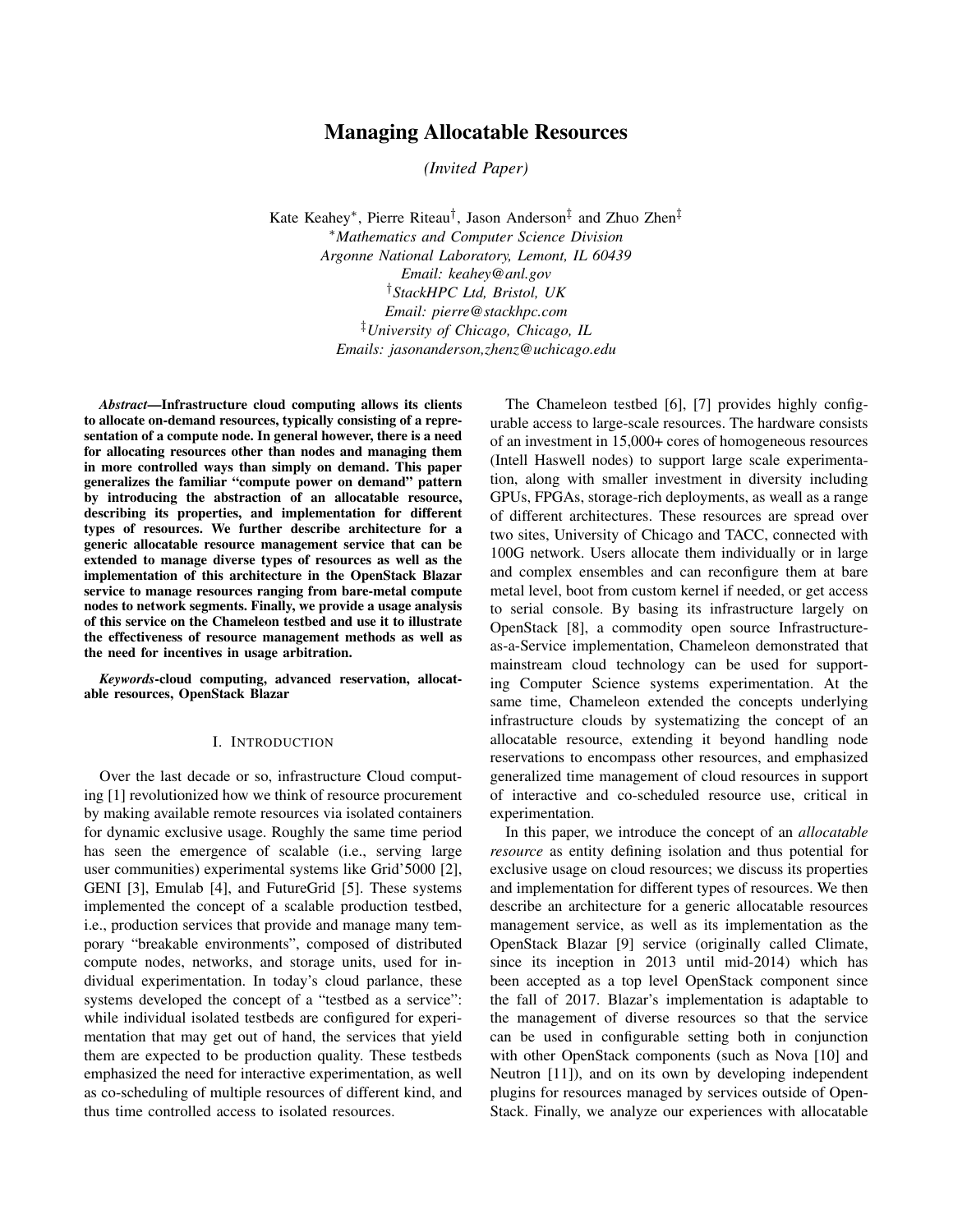resources on Chameleon demonstrating the value of advance reservations where resources are supply-constrained as well as the importance of incentives for their management.

This paper is organized as follows. In Section 2 we introduce the concept of allocatable resource and discuss its properties. In Section 3 we describe the architecture for a generic allocatable resources management service followed by a discussion of implementation of the Blazar OpenStack service in Section 4. In Section 5 we provide insights gained from allocatable resource usage on Chameleon. We describe related work in Section 6 and conclude.

### II. ALLOCATABLE RESOURCES

We define an *allocatable resource* as a well-defined object within a system that the system's clients can automatically allocate for exclusive, metered usage, delimited by welldefined time events. We will call the temporary exclusive ownership of such resources a lease. Leases can be atomic (associated with one resource only) or complex (associated with multiple resources).

We discuss below the properties of allocatable resources: Well-defined: It is essential that the description of an allocatable resource can distinguish between any resources that can be considered different within the system. For example, if a cloud instance maps to multiple architectures, the instance itself is an allocatable resource but its deployment on a particular architecture is not. The allocatable resource description is different than descriptions that a client may input while interacting with the system which could be expressed in terms of constraint such as "node with memory of at least 2GB per core"; in this case, generality simply facilitates interactions, ultimately resolving the generic description to a specific allocatable resource mapping. This is particularly important in systems supporting experimentation where claims are made in the context of a well-defined model.

Exclusive usage: This property implies the ability to define a unit of isolation between users. Historically, roughly two definitions of this isolation were considered useful: system isolation, which presents to the user an independent system, and performance isolation which ensures that the allocatable resources present consistent performance. One of the most enabling examples of system isolation are virtual machines (VMs) [12] which emulate an individual computer system. Containers [13–15], similarly provide system isolation though of a lesser degree (e.g., unlike VMs containers may share a kernel). The GENI project defined the concept of a slice [16] which encompasses a set of connected L2 circuits and the compute resources connected to them and thus defines an isolated networking environment. System isolation does not necessarily provide performance isolation, i.e. assurance that a system will be associated with a well defined quantum of resource such as guaranteed bandwidth. This is generally hard to provide in shared environments, and thus systems that require it (e.g., platforms supporting Computer Science experimentation) often resort to defining allocatable resources at coarse grain to avoid sharing. For example, to provide performance isolation Chameleon defines compute allocatable resources as physical nodes, rather than parts of a node (which would provide finer-grain sharing but is hard to implement). The implementation of isolation is typically associated with a certain cost/overhead. For example, hypervisor hosting VMs will require resources to implement its function, or bare metal nodes have to be restored to default state between users which imposes an overhead on the length of a lease. Allocatable resource is thus whatever remains after the overhead has been consumed.

Time-bounded, metered, automatic allocation: Resources are allocatable if their availability can be bounded by well-defined time events. The most general implementation of this functionality allows clients to select specific time events between which their lease will take place; this is often referred to as advance reservations [17]. We note that *on-demand* availability is a special case of advance reservations where the start time defaults to the time at which the request is made. Resources are available only on an onavailability basis [18], e.g., at a time that cannot be reliably bounded or constrained by the client, are not allocatable by a client (though they may be allocatable by the provider as is the case in e.g., batch systems). The clients should also be able to change the placement of those events in time throughout the lifetime of a lease, whether inactive or active (i.e., without or with allocated resources). The usage thus described should be monitored, metered, and potentially limited according to those measures; the most common example of this is the specific dollar amounts that users pay under different cost models in commercial clouds, but also applies to allocations and policy constraints on usage in clouds operated within non-monetary economies such as academic clouds. Allocations that do not conform to policy/metering requirements (such as a credit or allocation limit) should not be admitted into the system. Finally, the requirement for automatic allocation is essential to ensure that a system managing allocatable resources will scale.

A desirable characteristic of a system managing allocatable resources is to provide an availability calendar: it allows users to assess the availability of a resource at any given time, though only an actual lease request can provide the transactional guarantee of a resource availability. Still, unless the transactional volume in a system is very high for a specific type of resource, the availability calendar can be an effective additional tool in resource management.

Of the properties described above, the isolation units are typically set by a system designer who selects implementation suitable to the system's objectives. Providing welldefined descriptions of those isolation units and managing them in a way that satisfies the remaining conditions is the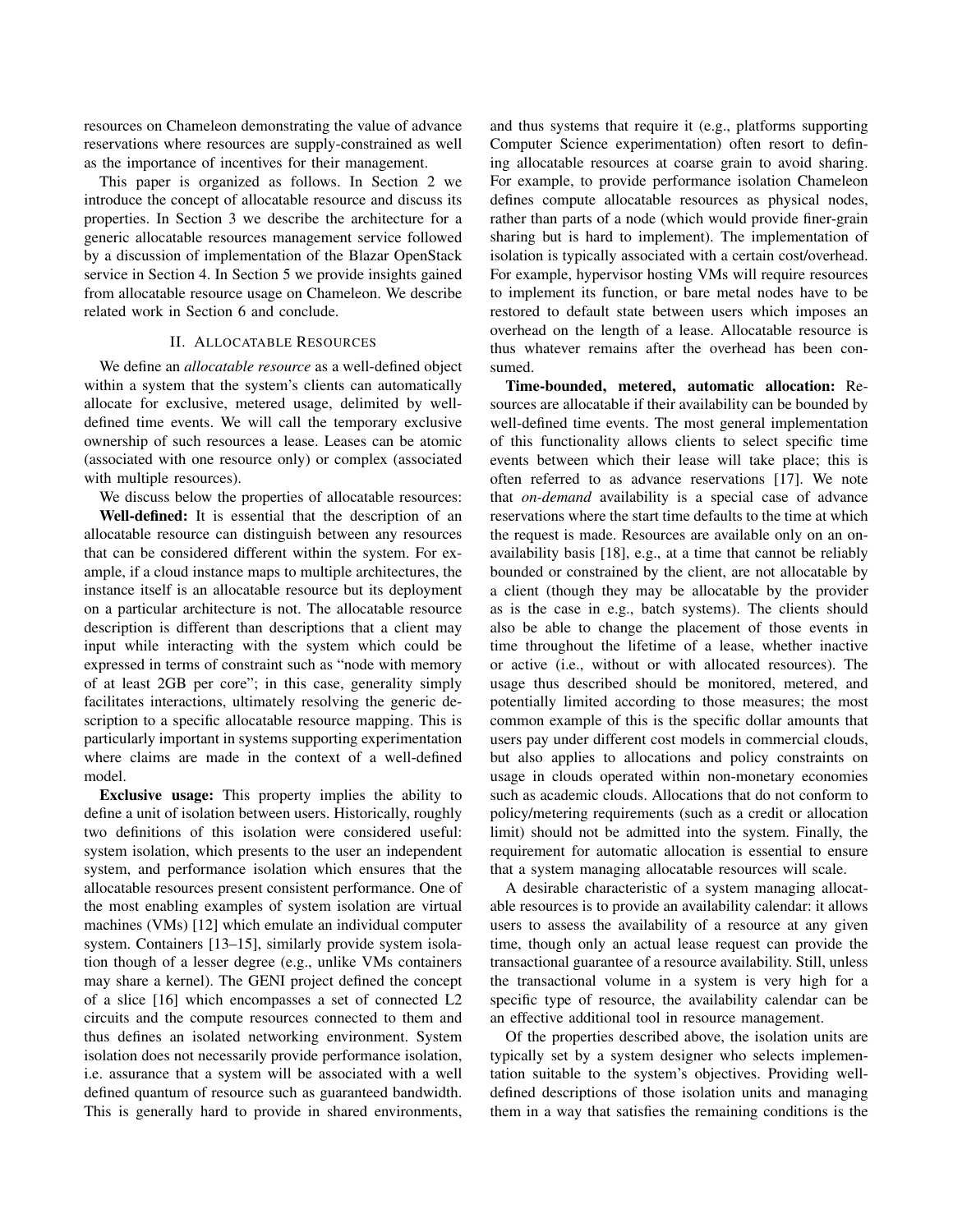

Figure 1. Architecture of allocatable resource management system

objective of an allocatable lease manager described in the rest of this paper.

### III. ARCHITECTURE

The architecture of an allocatable resources management system consists of three components: (1) service interfaces together with a server that can interpret it, such as e.g., HTTP-based API (Lease Interfaces), (2) functionality generic to the management of all leases (Lease Manager), and (3) functionality specific to the management of particular resources (Enactment/Resource Plugins), potentially working with third-party services to implement their functionality. We describe those components below and illustrate relationships between them in Figure 1: one lease manager can handle leases for multiple types of resources, each via a collaboration with (possibly) third party enactment services.

### *A. Service Interfaces*

An allocatable resource manager has to support two broad categories of functions: (1) inventory management, allowing system operators to populate and manage databases of allocatable resources (such as physical nodes or floating IPs), and (2) lease management, allowing clients of the service to make and manage leases on those allocatable resources. We describe them below in turn.

The inventory management is achieved via four basic CRUD operations (create, read, update, and delete). The create\_resource operation will generally validate provided values, fetch information about the resource and create a record in the table or database based on which resource availability is managed. The show\_resource\_details and list resources functions respectively, return a specific resource description or a list of all resource descriptions of the same type. The update\_resource allows for modifications to the original resource descriptions. Finally,

the delete\_resource operation deletes the representation of a resource in the table/database and makes it unreservable.

| create_resource(values) $\rightarrow$ resource            |
|-----------------------------------------------------------|
| show_resource_details(resource_id) $\rightarrow$ resource |
| list_resources() $\rightarrow$ list of resources          |
| $update\_resource(values) \rightarrow resource$           |
| delete_resource(resource_id)                              |

The second type of interface allows clients to create and manage leases; the operations are as follows:

| create_lease(constraints) $\rightarrow$ lease      |  |
|----------------------------------------------------|--|
| update_lease(lease_id, values) $\rightarrow$ lease |  |
| delete_lease(lease_id)                             |  |
| show_lease_details(lease_id) $\rightarrow$ lease   |  |
| list_leases() $\rightarrow$ list of leases         |  |

The create\_lease operation is called when a lease is originally requested. The constraints argument may contain both temporal constraints (start and end time) and resource description. The resource description may include multiple units of resources of different types (e.g., multiple nodes of one type, a floating IP, and a VLAN) or provide a partial description of a resource (e.g., "a node with at least 2GB per core"), or even be omitted if reasonable defaults can be set (e.g., if the only allocatable resource type are compute nodes it may default to the most common node type); a lease is created if the constraints can be satisfied based on the existing state of the system, a lease record is persisted, and a lease ID is returned; otherwise the system will return an error. Throughout the lease lifecycle, the client can use the update\_lease operation to update a lease by changing its resource or temporal constraints subject to resource availability and policies – or use the show\_lease\_details and list\_leases operations to display relevant information.

While most reservations are terminated by the lease manager when their end time comes around, some can be terminated directly by the user using the delete\_lease operation (e.g., if the work is completed sooner than originally expected); both actions trigger a call to a resource plugin operation implementing resource deallocation and graceful shutdown.

# *B. Lease Manager*

The lease manager component provides an interface to resource and lease databases and/or tables, manages system events (such as reservation start and stop), and calls out to enactment plug-ins to allocate and deallocate resources for active reservations. This component also provides constraints management and lease monitoring throughout their lifecycle.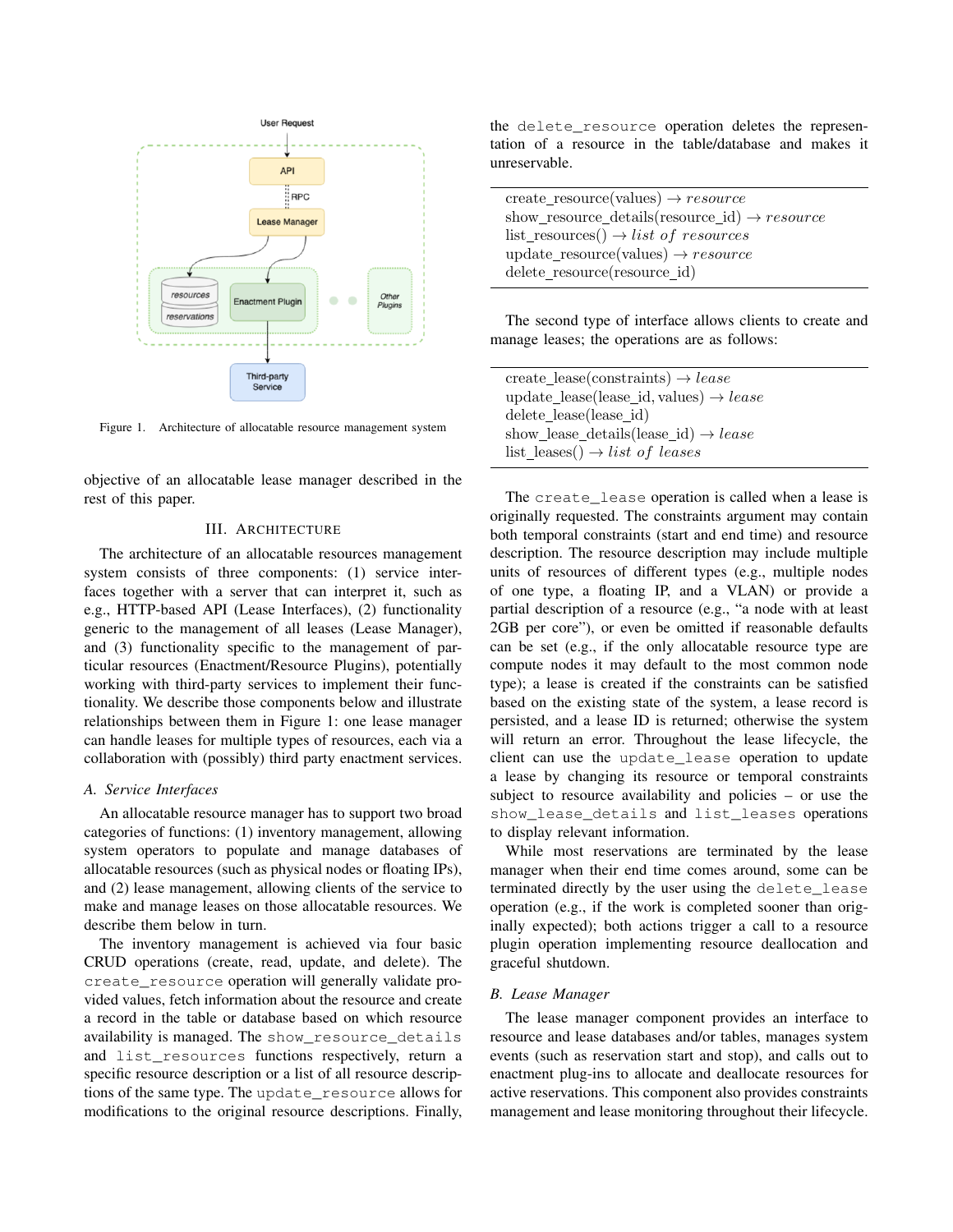Resources in the inventory are stored in the resource database as individual records. A resource record consists of its unique ID, its type, and then a set of key/value metadata pairs that describe the resource in more detail, e.g. a node might store its rack position and CPU architecture, while a VLAN might store its 802.1Q tag. Leases are stored in the lease database as a lease record, with a unique ID, start time and end time, and one or more reservation records consisting of a resource type and the set of constraints specified by the user for that resource type. It is important to persist the original constraints so that additional resources satisfying them may be substituted later, or so that the user may adjust the constraints later. Separating the concept of a lease and a resource reservation provides the flexibility for one lease to cover multiple types of resources at the same time, e.g. a user can reserve both a set of nodes and a public IP address by simply associating resource records with a given lease's reservation record. In addition to the lease and reservation records, a set of lease lifecycle event records representing each phase of enactment (lease start, before lease end, lease end) are stored for each lease.

The resource assignment on lease creation may be early (final mapping to specific resources created at the time of reservation) or late (final mapping to specific resources created by the time the lease becomes active); the former leads to a simpler implementation, the latter provides more flexibility and dynamicity in optimizing assignments for various queries and adapting to resource changes. In either case at creation time the database query should return a non-empty list of possible options satisfying the constraints or the lease will not be accepted; it is thus important that the resource database supports efficient querying over an arbitrary set of key/value pairs (resource metadata).

Unless an iterative negotiation style interaction with the client [17] is desired and supported, a selection function is then applied to pick a specific option. Depending on the timing of resource assignment this function may optimize constraint management across leases or optimize administrative processes. For example, in our original implementation the selection function would pick the first item off the list; this led to significant churn on nodes that the resource query returned first and thus uneven hardware wear; we subsequently modified the selection function to pick a random resource which resulted in more uniform assignments across resources. In general, the selection function can be used to optimize other qualities like power usage. Once a unique resource is identified, records are persisted in the database and a resource reservation ID is returned.

Lease management may involve management for either adaptation or optimization. For example, the system may dynamically monitor resource inventory for its health status. Unhealthy resources are marked as such, and any leases that contain that resource (active or pending) enter a special "degraded" state. Based on policies and configuration, the lease manager may automatically try to fix the lease (both active and pending) by finding another resource that matches the original constraint stored in the database, by disassociating the resource from the lease. If no replacement resources are found, the lease remains in the degraded state.

The lifecycle events associated with a lease set up during lease creation are periodically checked and triggered at appropriate times. Most of the events delegate to resource plugins described in the next section to implement resourcespecific functions. For example, once the reservation is ready to start, an event is triggered that causes the manager to call the internal on\_start operation implemented by the enactment plug-in; as a result of this action the reservation status changes from pending to active.

### *C. Resource plugins*

The Lease Manager handles only functionality related to managing resource reservations and assumes that enactment, i.e., a method for allowing reservation owners to access their reserved resources while their reservation is active, is implemented by resource-specific enactment services. The main assumption we make about those services is that they can separate reservable resources from a pool of (potentially) ondemand resources, making them usable only when obtained through the Lease Manager. For example, when including floating IPs as an allocatable resource via our system, the operators must ensure that reservable floating IPs are not included in their subnet's allocation pools, which prevents them from being allocated to users directly via Neutron – but then the Lease Manager, using privileged service credentials, can call out to Neutron to allocate floating IPs into a specific project (in this case the project owning the reservation) and remove them from the project when requested (i.e. when the reservation ends).

Enactment plugins allow the resource manager to support leases for different types of cloud resources, managed by different services (e.g., compute resources managed by Open-Stack Nova [10] and network resources by Neutron [11]). To interface with these services, each resource type requires resource-specific enactment plugins, ensuring separation of concerns.

The create, update, and delete inventory management operations as shown in Figure 1 contain an almost direct pass through to their plugin implementation. They contain either custom-made tools for generating resource meta-data or interface with a service that holds that information (e.g., it might fetch compute host information from OpenStack Nova or services configuring it for Nova). Especially when adapting resource management services that were not originally implemented to work with reservation systems, this part of the plugin may also implement a method separating reservable resources from the main pool of on-demand resources (managed by a service like Nova), making them usable only when reserved. In an OpenStack installation this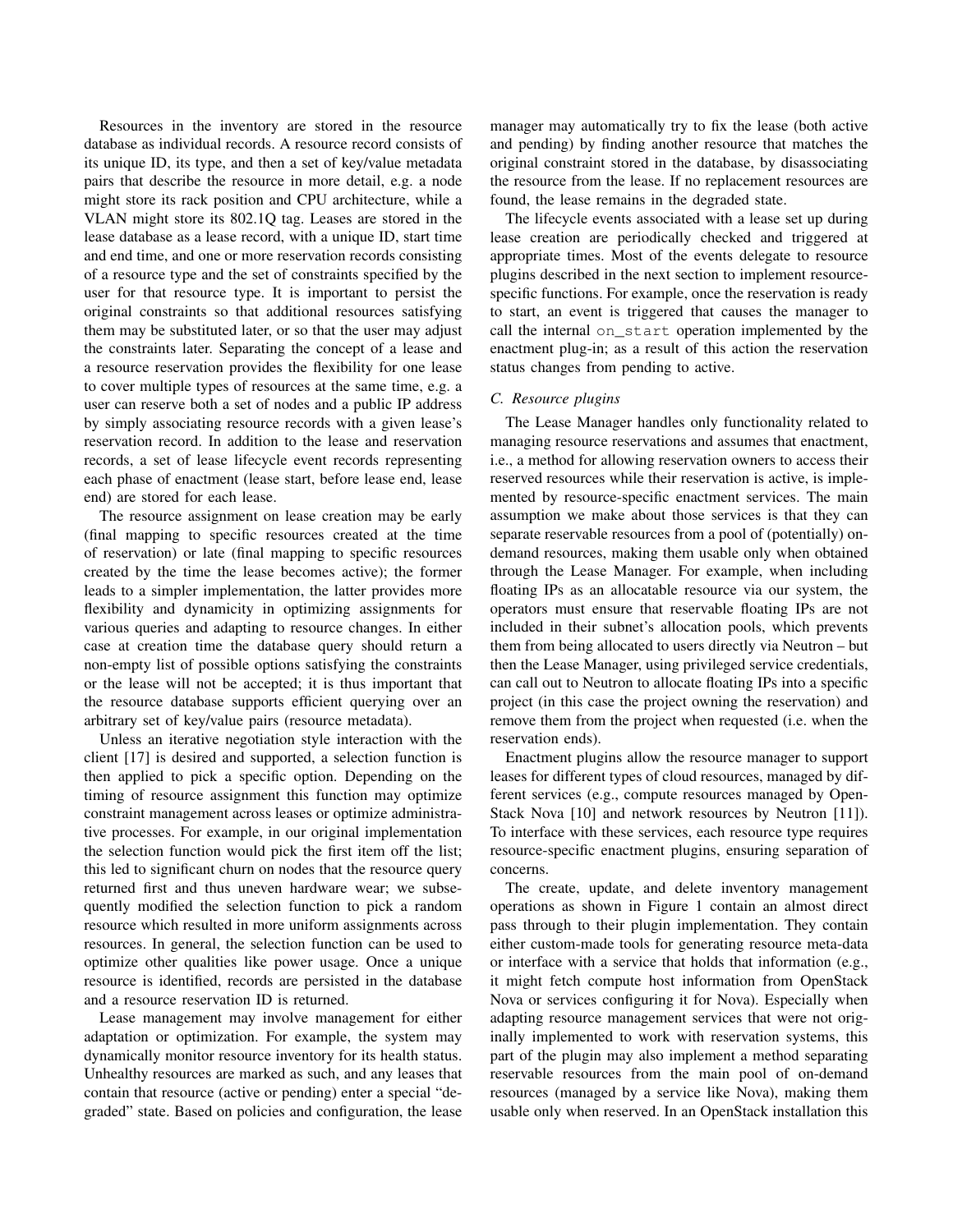would result in dividing the pool of nodes into reservable nodes and nodes available via on-demand only as before.

While creating and updating leases is handled entirely as a generic reservation, the allocatable resource manager plugins implement functions dealing with allocating and deallocating actual resources to a lease. Those operations are as follows:

| on_start(resource_reservation_id)                   |
|-----------------------------------------------------|
| before_end(resource_reservation_id)                 |
| on_end(resource_reservation_id)                     |
| update_reservation(resource_reservation_id, values) |

The on\_start and on\_end functions are called respectively when a reservation (lease of a specific resource) starts and ends and handle resource allocation and deallocation. In addition, on\_end is also called when a lease is deleted, to trigger the end of an active reservation or perform required cleanup for pending reservations. The before\_end function can trigger an action at a configurable time before the end of a reservation. For example, it can be used to snapshot instances running on compute hosts before they are terminated at the end of their reservations.

While updating a pending reservation can be handled entirely via generic service logistics implementation, once a reservation becomes active (i.e., is associated with allocated resources) updating a reservation may trigger a call to a plugin update\_reservation function (e.g. adding more compute nodes to an existing reservation).

### IV. IMPLEMENTATION

In the context of the Chameleon project we defined three types of allocatable resources: heterogeneous bare metal machines, isolated network segments (VLANs) and public IP addresses on the Chameleon testbed [6]. The compute nodes are well-described by the Chameleon Resource Discovery [19], down to serial numbers of individual components. We chose to provide bare metal nodes as allocatable resources in order to provide both system and performance isolation; the sole ownership of the node ensures that users can run performance tests without interference by others. In contrast, the isolation property for network allocatable resources (VLANs) provides only system isolation; this is because we do not currently have a reliable implementation ensuring performance isolation for networks. The IP addresses are allocated from a pre-assigned pool. For all allocatable resources, Chameleon provides a resource calendar that facilitates planning.

While the implementation of individual allocatable resources varies, the ability to allocate, meter, and enforce usage is implemented via the same service. The Lease Manager is based on a separate OpenStack service called Blazar [9], to which we are actively contributing. We additionally integrated or implemented separate resource plugins for each use-case we required: bare metal node reservation (via OpenStack Nova, the compute instance provisioning service), VLAN 802.1Q tag reservation, and public IP reservation (via OpenStack Neutron, the network provisioning service).

#### *A. Blazar: Allocatable Resource Manager*

The Blazar system consists of two components: an API component, which provides the lease interfaces over an authenticated HTTP/JSON interface, and a manager component, which provides lease, reservation, and resource lifecycle management, as well as the delegation to various resource plugins for enactment. The API and manager components communicate over an RPC interface, where an AMQP bus serves as the transport layer. Authentication to the HTTP/JSON interfaces is performed via OpenStack's Keystone [20] authentication service. The interfaces are exposed to end-users over the Internet on a TLS-encrypted connection, which is terminated by a proxy running HAProxy.

The manager component handles user requests and translates them into actions against the backing resource and reservation databases. Blazar does not lazy-assign resources; when a user creates a lease, specific resources are selected and assigned to the lease, making them unreservable by other users for that time period.

We use the SQLAlchemy library [21] to create a thin object-relational mapping (ORM) layer that the manager uses to interact with database entities. Each resource type has three database tables associated with it: a *resources* table, which stores the resource records, a *reservations* table, which stores a set of constraints specific to a reservation for the resource and any parameters needed for enactment of the reservation, and an *allocations* table, which stores associations between the first two tables once resources are allocated to a reservation. An optional fourth table called *extra capabilities* can be used to store arbitrary key/value pairs that further describe a resource. Users can leverage these *extra capabilities*, combined with some attributes standard to the resource (and stored in the resources table), to filter the resource inventory via their reservation constraints. For the lease management, we have three tables: *leases*, which stores the lease records, *events*, which stores the lease lifecycle event records, and *reservations*, which serves as a general table for all reservations across all resource types. A record in a resource's reservations table is associated with a record in the general reservations table. This separation is necessary due to a specific enactment plugin sometimes needing additional parameters stored at lease creation time, e.g. which network to assign a public IP from.

The manager queries the events table every few seconds and triggers any unexecuted events whose time has come via plugins described below.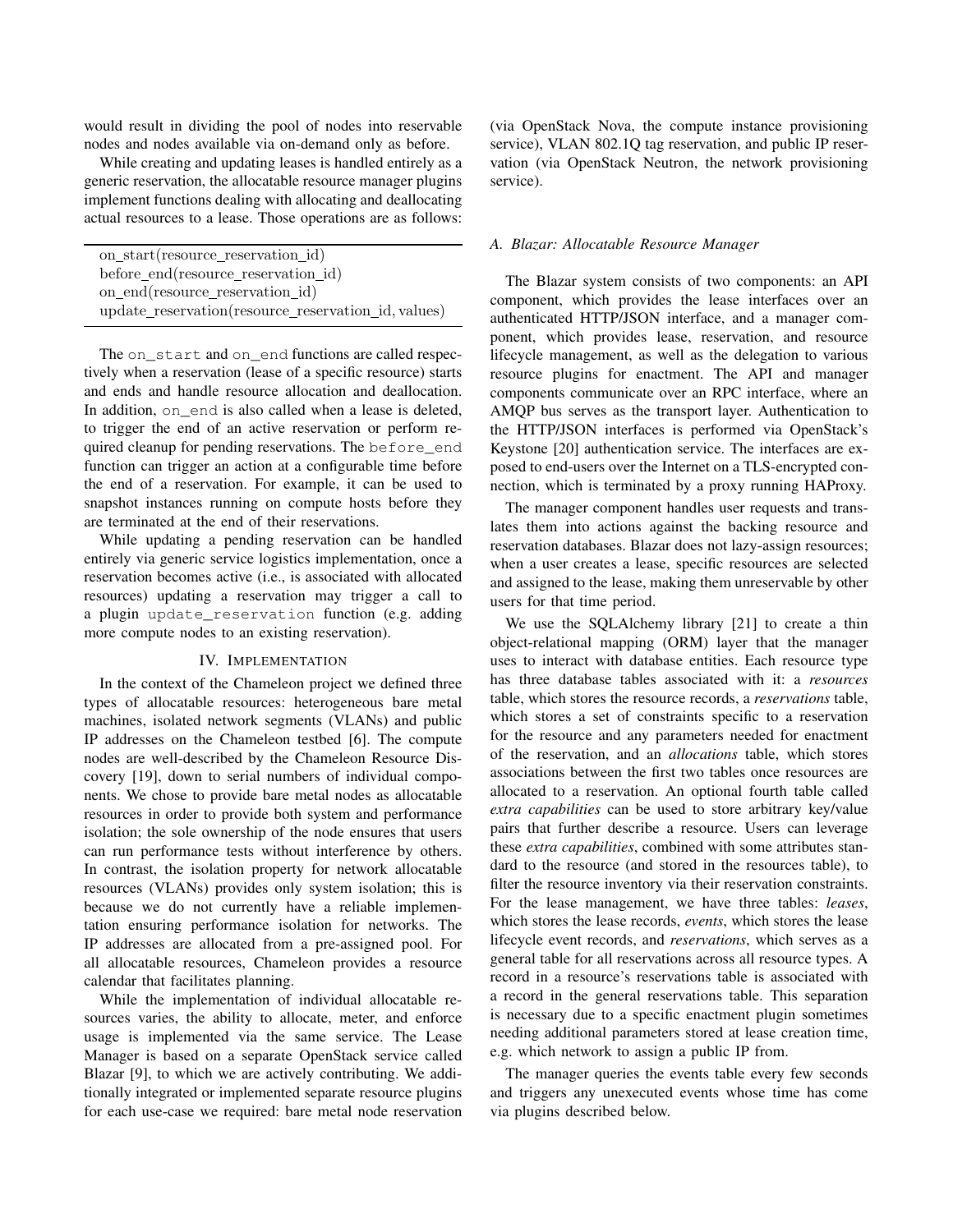### *B. Nova/Ironic Plugin: Nodes as Resources*

The Nova plugin implements reservation of bare metal nodes. In OpenStack, bare metal provisioning is a combined effort between the Nova and Ironic [22] systems. When an operator adds a bare metal node to the inventory, the operator does so by specifying an Ironic node UUID. The plugin retrieves specs such as how many CPUs are on the node from Nova. These attributes are then mirrored in the resource database. Operators can add additional metadata to the node, e.g. rack placement or CPU vendor information, which is stored in the *extra capabilities* table for this resource type.

At lease start, the plugin moves the reserved nodes to a special Nova host group. Users must present a valid reservation ID to Nova when launching an instance, and Nova schedules their instance on one of the nodes in this host group. Before the lease ends, the plugin will send a notification email to the email address tied to the user's OpenStack account. This is important because when a lease ends, the plugin will instruct Nova to terminate all running instances on the bare metal nodes, and users may want to ensure their data is moved off the node beforehand. The plugin cleans up the host group after instance termination. Any BIOS or firmware settings are reset as part of instance termination; this is performed by Ironic.

### *C. Neutron Plugin: VLANs as Resources*

One of the networking enactment plugins Chameleon uses is the network segment plugin, which allows users to reserve a VLAN 801.2Q tag. The Chameleon testbed infrastructure resides on host institution networks both at TACC and at the University of Chicago, and initially relied upon switches provided by the host institution. For this reason, only a limited number of 801.2Q tags were provided to Chameleon, and demand for isolated networks could exceed capacity. Additionally, network slices are built by Chameleon users using special *stitchable VLANs* extending to the nearest stitchport [23], and they are few in number (e.g., only 10 are available at the University of Chicago site). To utilize the plugin, an operator adds networks to the resource inventory by specifying their 801.2Q tag. Additionally, operators configure Neutron to no longer allow users to create networks with a specific 801.2Q tag, as only the resource plugin should be allowed to perform this action.

During lease creation, the VLAN resource plugin will instruct Neutron to create a new OpenStack network with a given 801.2Q tag. The network is associated with the users account, and will appear in their dashboard for use, though they wont be able to modify it. When the lease ends, the network is simply deleted, making sure to first unhook the network from any running instances.

### *D. Neutron Plugin: IPs as Resources*

The second networking enactment plugins is responsible for managing the IPv4 addresses allocated to Chameleon on

the public Internet. Metering public IPs is important as, in our experience, users would often allocate more public IPs to their account than needed, or likewise forget to release them when finished. Over time, this can deplete the pool of available IP addresses. To utilize this plugin, an operator adds IP addresses to the resource inventory by specifying their IPv4 address and Neutron network UUID. Normally, Neutron provides an interface that allows users to request an IP on a given network out of an allocation pool in an on-demand fashion. To properly implement IPv4 addresses as an allocatable resource, this interface must be disabled, which can effectively be accomplished by configuring the Neutron network to have an empty on-demand IP allocation pool.

During lease creation, the IP resource plugin will instruct Neutron to allocate a new Floating IP on the network. The Floating IP is then associated with the user's account, and will appear in their dashboard for use. When the lease ends, the Floating IP is deleted after ensuring it is no longer assigned to any running instance. It is not currently possible to prevent a user from deleting this Floating IP, but in this event, the resource plugin simply does not attempt to delete the IP at lease termination. This enactment plugin was contributed by NTT.

### V. ANALYSIS OF LEASE USAGE ON CHAMELEON

To understand how users were using leases we analyzed the usage data from the Chameleon testbed between 2015- 07-17 and 2019-04-11. The usage is broken down over all types of node resources on the Chameleon testbed described in detail at [24]. We gradually added resources to the Chameleon testbed (e.g., the Skylake nodes were added slightly more than a year ago) so for each resource the relevant usage is shown from the time it was added. We also removed all maintenance leases as well as all operations leases from the pool to focus exclusively on user behavior. The usage data was collected from OpenStack Blazar (reservation service) and Nova (compute service) databases, and all the DevOps data (data belongs to the internal development and maintenance projects) was excluded.

We first asked to what extent Chameleon users took advantage of the fact that testbed resources are allocatable rather than merely using resources that happened to be available when the user started the experiment. To assess that we counted the number of advance reservations used for each type of allocatable node resources on Chameleon (reservations for floating IP addresses and VLANs were introduced very recently and have not yet generated reliable usage information). We considered the lead time with which each reservation was made and mapped them into four categories: (1) on-demand, (2) up to a day in advance (reservations with short lead time), (3) up to a week in advance, and (4) more than a week in advance (reservations with long lead time). The results are shown in Figure 2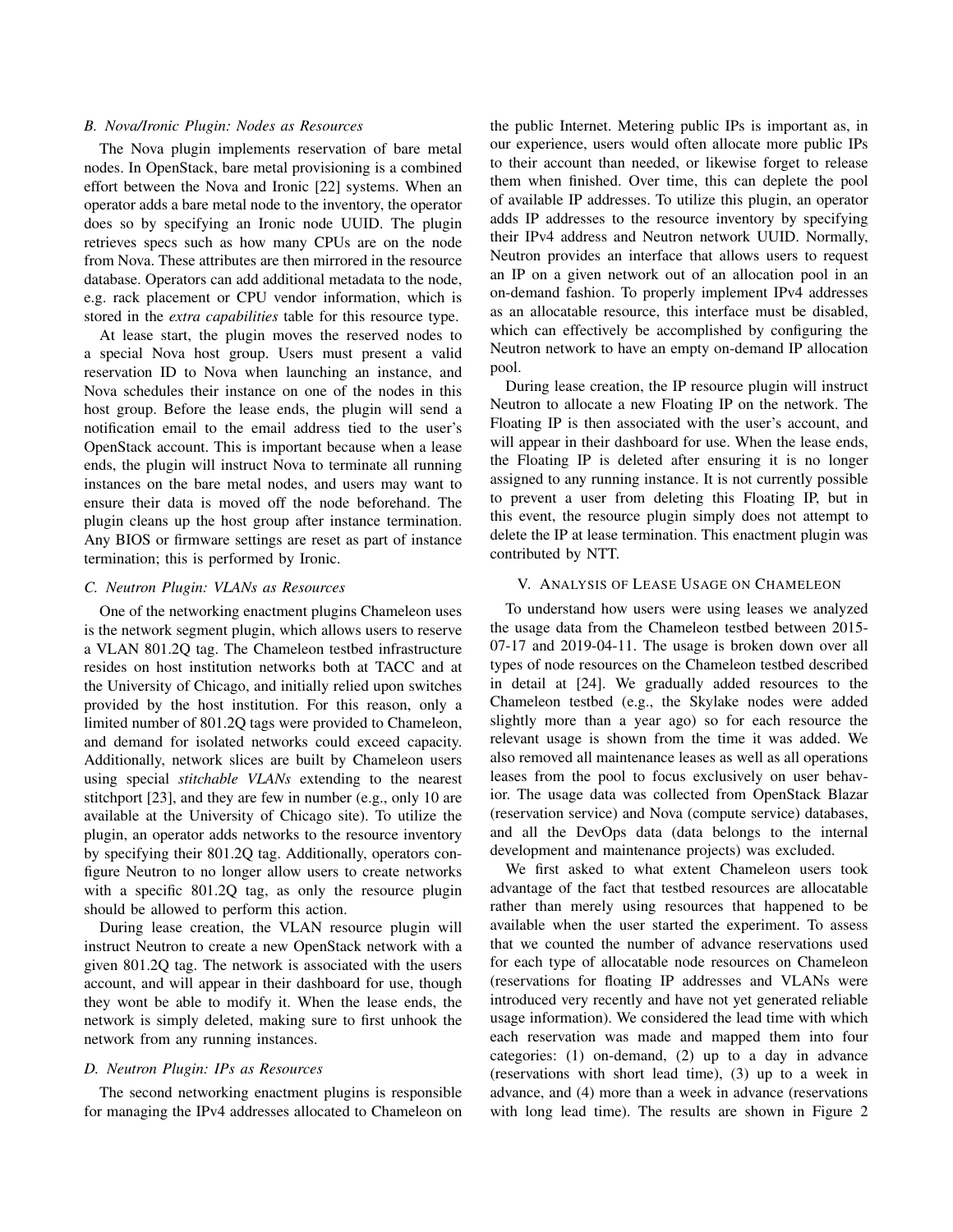

Figure 2. The relationship between reservation lead time and resource usage. Upper: percent usage of resources for various node types; Lower: percentage of leases that falls into four different reservation lead time categories for various node types.

(lower) where each category is shown as percentage of the total number of leases for that specific resource.

The results show that the most reservations and with the most lead time were made for the GPU resources, a resource type that is very much in demand, closely followed by storage hierarchy nodes, also a very desirable resource group. In terms of reservations with long lead time, the FPGA and Skylake nodes are also notable. We then overlaid the graph with a graph of resource usage Figure 2 (upper) which shows strong correlation between resource usage measured as a total time a resource has been leased divided by total time available across all resources in that type (times when resources were in maintenance were excluded). The superimposed graphs show a strong correlation between the number of advance reservations and resource popularity: clearly, as resources are harder to obtain users are increasingly more motivated to allocate resources in advance.

We then asked how much of an incentive to make a reservation is the need to obtain a multi-node lease. We asked what percentage of all advance reservations on Haswell and Skylake resources (i.e., larger clusters created specifically for multi-node experimentation) were made for multi-node leases. It turns out that on Skylakes 53.17% of advance reservations were made for leases of more than one node (in that 35.61% for reservations of more than 8 nodes) and on Haswells 40.78% were made for leases of more than one node (in that 20.80% for reservations of more than 8 nodes). This again reflects the difference in usage of the resource (there are more Haswell nodes and Skylakes are newer and thus more popular).

A similar relationship is illustrated in Figure 3 below which compares utilization of the GPU P100 nodes over time: when the cluster got introduced in early 2017 and over



Figure 3. The relationship between reservation lead time and resource usage of GPU\_P100 nodes. Upper: percent usage of GPU\_P100 by month; Lower: percentage of leases for reservation lead time of GPU\_P100.

the summer of that year the utilization was relatively low and users were almost always able to find resources on-demand; as the resource became better known however users had to increasingly use advance reservations with longer lead times; the recent reversal of this trend reflects new policies that were introduced recently to prevent individual users from creating excessive numbers of leases.

While the capability to make a resource lease supports the critical requirement for temporary resource ownership, in the absence of incentives (such as payment) for users to limit their usage it also creates the potential for misuse. While Chameleon has policies that limit this misuse – usage is charged against allocations, leases are limited to 7 days, and there are limits on how many leases a user can have open – the effectiveness of these policies in practice is a matter of interest. To evaluate it, we use a simple measure: since a user cannot do much with a lease unless s/he deploys an instance, we defined a lease in-use metric, which reflects the percentage of time a lease has an instance deployed on it, and expressed it as the ratio of time spent with instance deployed over the total time of reservation, both calculated across all the nodes in a lease.

Figure 4 shows the lease-in-use metric for all Chameleon leases. We can see that by this metric 38.86% of leases were fully used, 62.87% of leases were more than 80% used, but 18.65% of the leases were used less than 20% and a substantial 15.1% never had an instance deployed on them. While some discontinuity in lease usage is legitimate (due e.g., to changing configuration of resources), there are at least two examples of simply not sharing fairly: users make the reservation to "hold the resource in readiness" in which case the beginning of the lease is not used (we found that 5.8% of all leases were not used for at least a day) or they may forget to release resources that are no longer needed (we found that 5.7% of all leases were not used for at least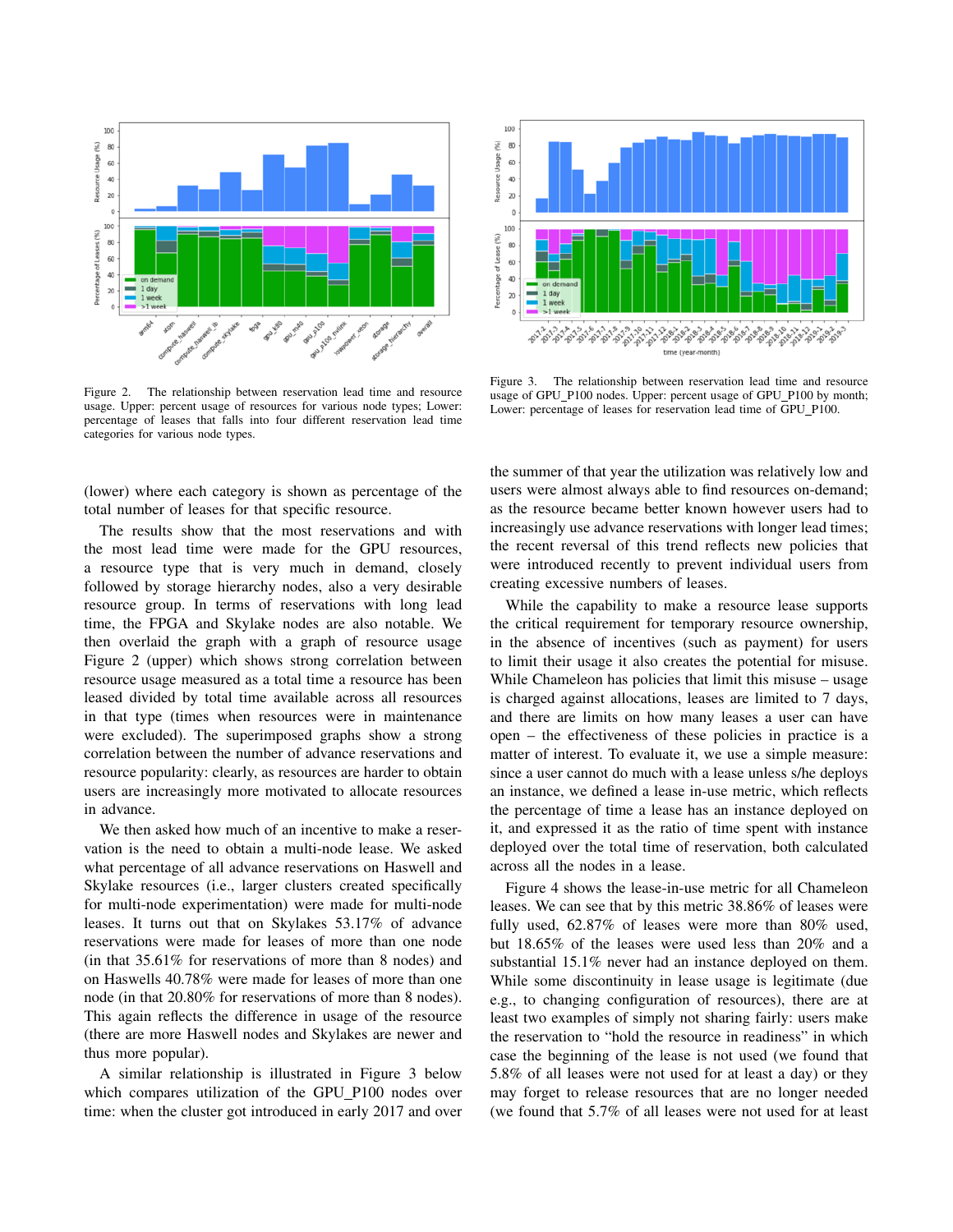

Figure 4. The cumulative distribution function (CDF) of lease percent usage

a day before they expired). On the other hand, we also found that 19.15% of all leases released resources early. Clearly, the ability to reserve resources has to come with incentives promoting reasonable sharing (as it does in e.g., commercial clouds when the incentives are monetary).

## VI. RELATED WORK

Various ways of allocating resources to provide isolation for experiments have been described in the context of various experimental testbeds [2–4] but to our knowledge this is the first work giving a systematic description of them as "units of allocation" and relating them to similar concepts enabling exclusive usage in infrastructure clouds.

Many approaches to advance reservations have been proposed, including our own work [17], [25]. Here, we consider advance reservations over multiple resource types and present the experiences of their use overtime. Open-PEX [26] as well as [27] describe negotiation protocols that allows users and providers to come to an agreement when the original request cannot be precisely satisfied; their focus is on negotiation and is orthogonal to our approach. Reservations of network resources are described by Charbonneau et al. discussed a number of architectures for supporting advance reservation of network resources, including OSCARS, DRAC, EnLIGHTened, G-Lambda, and PHOSPHORUS [28].

Finally, in terms of implementation the work on advance reservations in OpenStack has been originally initiated by [29] to investigate the impact of advanced reservations for energy-aware provisioning of bare-metal cloud resources. We build on this work, and extended it to fit the needs of an experimental testbed as well as generalize it to manage multiple types of resources, including networking.

# VII. CONCLUSION

In the course of designing an experimental testbed for Computer Science research we developed the abstraction of allocatable resource, which allows clients to provision well-defined, isolated resources available between clientcontrolled time events. This paper describes the architecture of a service managing such allocatable resources. We implemented this architecture as the Blazar component within the widely used OpenStack system, originally to manage allocatable compute resources, then extending it to manage floating IPs and VLANs. The presented architecture is adaptable and can be extended further to manage container deployments, IoT devices, wireless networks, or concepts relating to other domains.

An analysis of three and a half years of usage of Blazar on the Chameleon testbed shows that advance reservations are an effective tool for allocating resources especially in the presence of resource scarcity. At the same time, we note that a close management of user incentives is needed to ensure that the managed resources are being made good use of and shared fairly within the community.

#### ACKNOWLEDGMENT

Results presented in this paper were obtained using the Chameleon testbed supported by the National Science Foundation. We would like to thank the OpenStack community whose work we leverage, in particular contributions from NTT and other organisations to the OpenStack Blazar project. This material is based upon work supported by the U.S. Department of Energy, Office of Science, under contract number DE-AC02-06CH11357.

#### **REFERENCES**

- [1] P. Mell, T. Grance *et al.*, "The NIST Definition of Cloud Computing," 2011.
- [2] R. Bolze, F. Cappello, E. Caron, M. Daydé, F. Desprez, E. Jeannot, Y. Jégou, S. Lanteri, J. Leduc, N. Melab et al., "Grid'5000: A Large Scale and Highly Reconfigurable Experimental Grid Testbed," *The International Journal of High Performance Computing Applications*, vol. 20, no. 4, pp. 481–494, 2006.
- [3] M. Berman, J. S. Chase, L. Landweber, A. Nakao, M. Ott, D. Raychaudhuri, R. Ricci, and I. Seskar, "GENI: A Federated Testbed for Innovative Network Experiments," *Computer Networks*, vol. 61, pp. 5–23, 2014.
- [4] D. Johnson, T. Stack, R. Fish, D. M. Flickinger, L. Stoller, R. Ricci, and J. Lepreau, "Mobile Emulab: A Robotic Wireless and Sensor Network Testbed," in *Proceedings IEEE INFOCOM 2006. 25TH IEEE International Conference on Computer Communications*. IEEE, 2006, pp. 1–12.
- [5] G. Von Laszewski, G. C. Fox, F. Wang, A. J. Younge, A. Kulshrestha, G. G. Pike, W. Smith, J. Voeckler, R. J. Figueiredo, J. Fortes *et al.*, "Design of the Futuregrid Experiment Management Framework," in *2010 Gateway Computing Environments Workshop (GCE)*. IEEE, 2010, pp. 1–10.